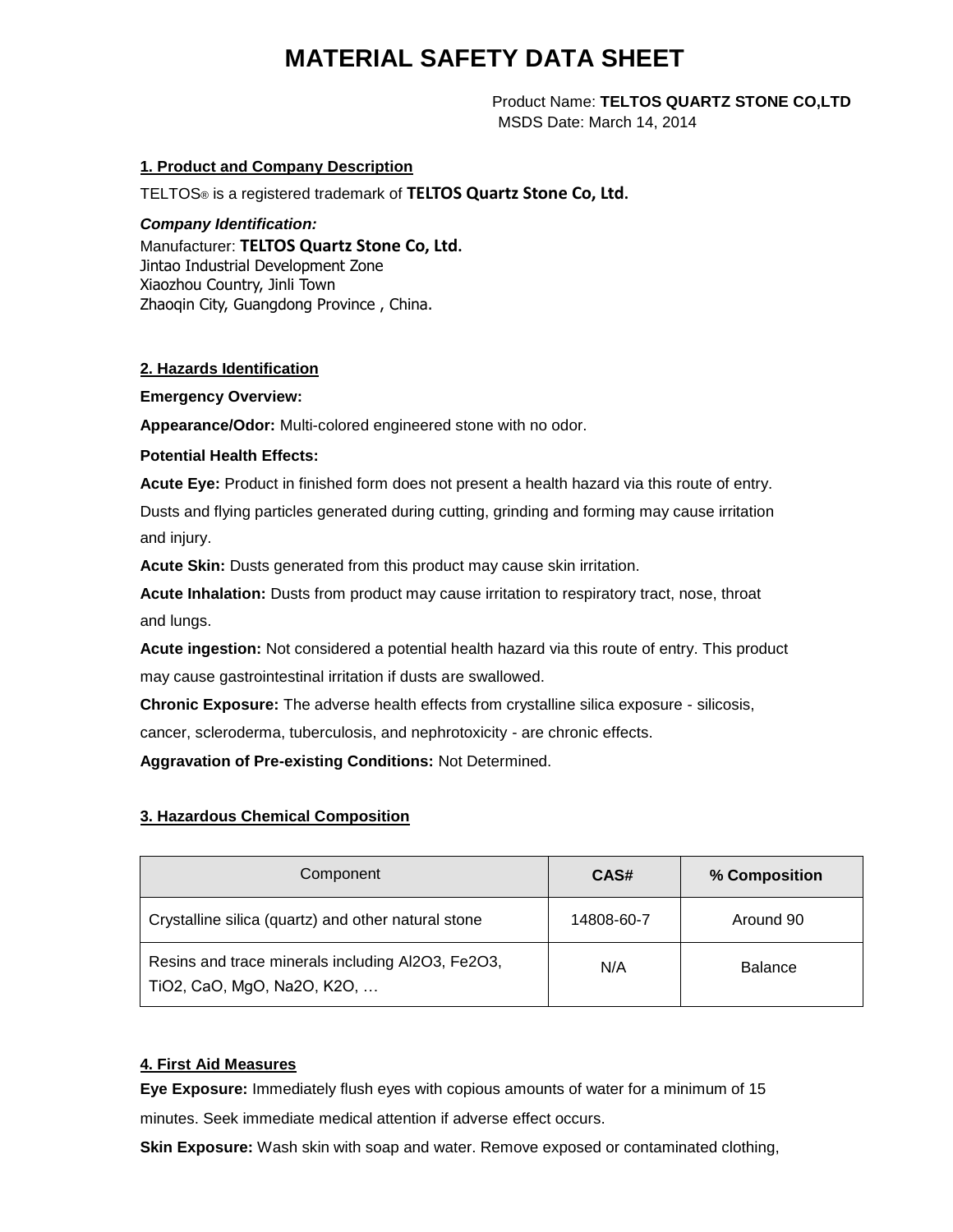taking care not to contaminate eyes. Seek medical attention if adverse effect occurs. **Inhalation:** Remove person to fresh air. If necessary, use artificial respiration. **Ingestion:** If the material is swallowed, seek medical attention or advice.

#### **5. Fire Fighting Measures**

Quartz Surface Products can be combusted only with difficulty. Decomposition products resulting from the polymer and pigments degrading at elevated temperatures include various hydrocarbons, carbon dioxide, carbon monoxide and water. Fumes of metal oxides and mica particles could also be released.

#### **Extinguishing Media**

Water, Dry Chemical, CO2, Foam.

# **Fire Fighting Instructions**

Keep personnel removed and upwind of fire. Wear self-contained breathing apparatus.

# **6. Accidental Release Measures**

**Cleanup and Disposal of Spill:** Solid slabs can simply be gathered as necessary. If large amounts of dust or wastes are created by cutting process, vacuum or sweep up material avoiding dust generation or dampen spilled material with water to avoid airborne dust. Wear sufficient respiratory protection and protective clothing where necessary. If large quantities of this material enter the waterways contact the Environmental Protection Authority, or local Waste Management Authority. Dispose of waste in accordance with local, state and federal regulations.

# **7. Handling and Storage**

**Handling/Storage:** Avoid breathing dust. Wash hands before eating, drinking, smoking, or using toilet facilities. Wash thoroughly after work using soap and water. Good industrial hygiene practices should be followed when handling this material. Product is heavy and breakable; handle with care to avoid injury and prevent damage

# **8. Exposure Controls / Personal Protection**

# **Eight-Hour time-weighted average (TWA):**

| Respirable powder fraction: | $3 \text{ mg/m}$     |
|-----------------------------|----------------------|
| Quartz (free silica):       | $0.1 \text{ mg/m}$ 3 |
| Cristobalite:               | $0.05$ mg/m3         |

**Engineering Controls:** Ventilation must be adequate to maintain the ambient workplace atmosphere below the exposure limit(s) outlined in the MSDS.

**Respiratory Protection:** If respiratory protection is needed, use only protection authorized in the U.S. Federal OSHA Standard (29 CFR 1910.134), applicable U.S. State regulations, or the Canadian CSA Standard Z94.4-93 and applicable standards of Canadian Provinces.

**Eye / Face Protection:** During cutting, grinding or sanding operations safety glasses with side shields or goggles should be worn.

**Skin Protection:** During cutting, grinding or sanding operations use body protection appropriate for task including work gloves if handling sharp or rough edges and steel-toed shoes if lifting product.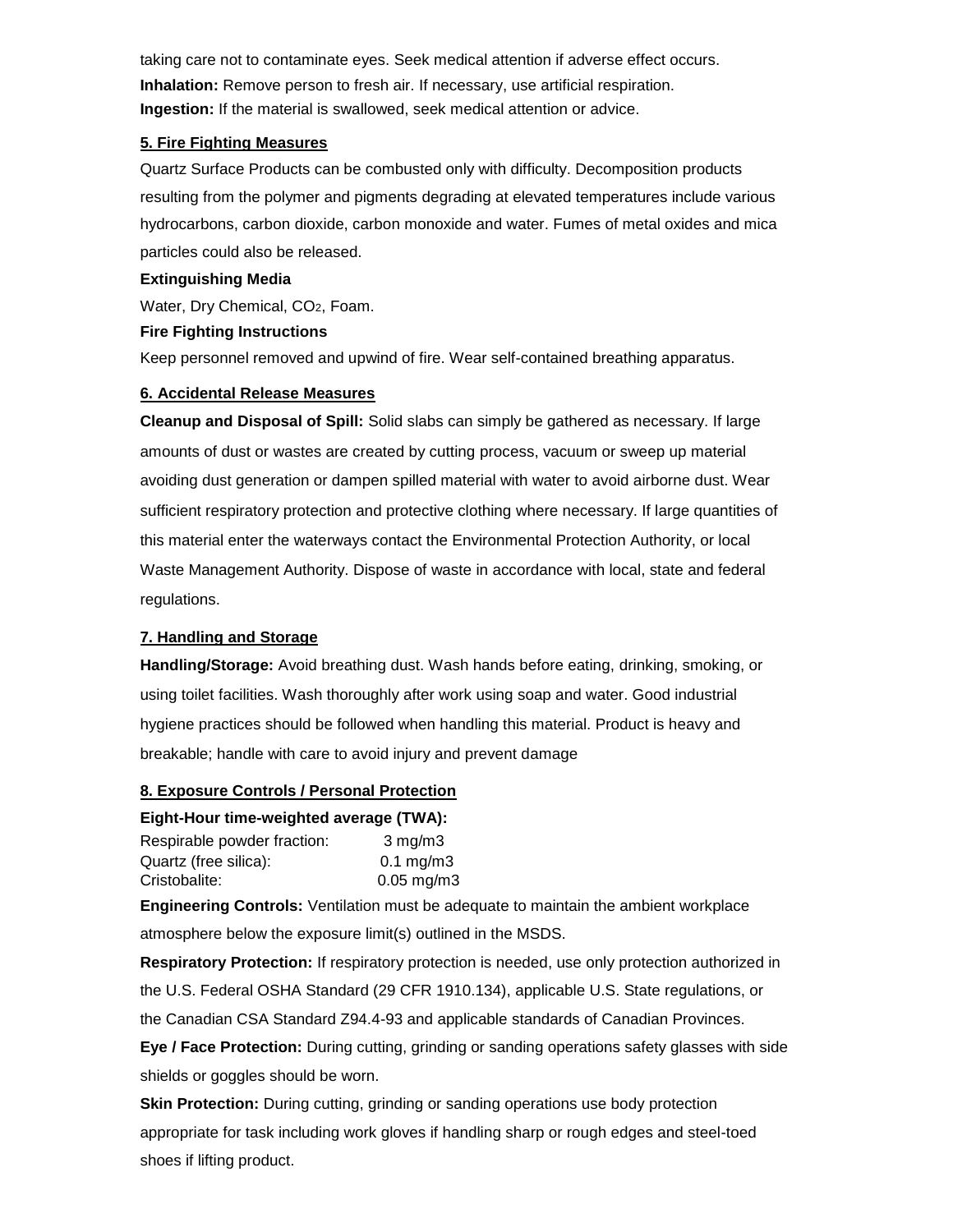# **9. Physical and Chemical Properties**

| <b>Physical Appearance:</b>         | Multi-colored engineered stone                                   |
|-------------------------------------|------------------------------------------------------------------|
| Odor:                               | None                                                             |
| pH:                                 | NA.                                                              |
| <b>Specific Gravity/Density:</b>    | $2.2 - 2.5$                                                      |
| <b>Water Solubility:</b>            | Insoluble                                                        |
| <b>Melting Point:</b>               | NA.                                                              |
| <b>Freezing Point</b>               | NA.                                                              |
| <b>Boiling Point:</b>               | NA.                                                              |
| <b>Vapor Pressure:</b>              | NА                                                               |
| <b>Percent Volatiles by Volume:</b> | NA.                                                              |
| <b>Evaporation Rate:</b>            | NA.                                                              |
| <b>Viscosity:</b>                   | ND.                                                              |
| <b>Flash Point:</b>                 | $450^{\circ}$ C.                                                 |
| <b>Explosion Limits:</b>            | Lower: ND<br>Upper: ND                                           |
| <b>Autoignition Temp:</b>           | At temperatures $>450^{\circ}$ C, this product will auto ignite. |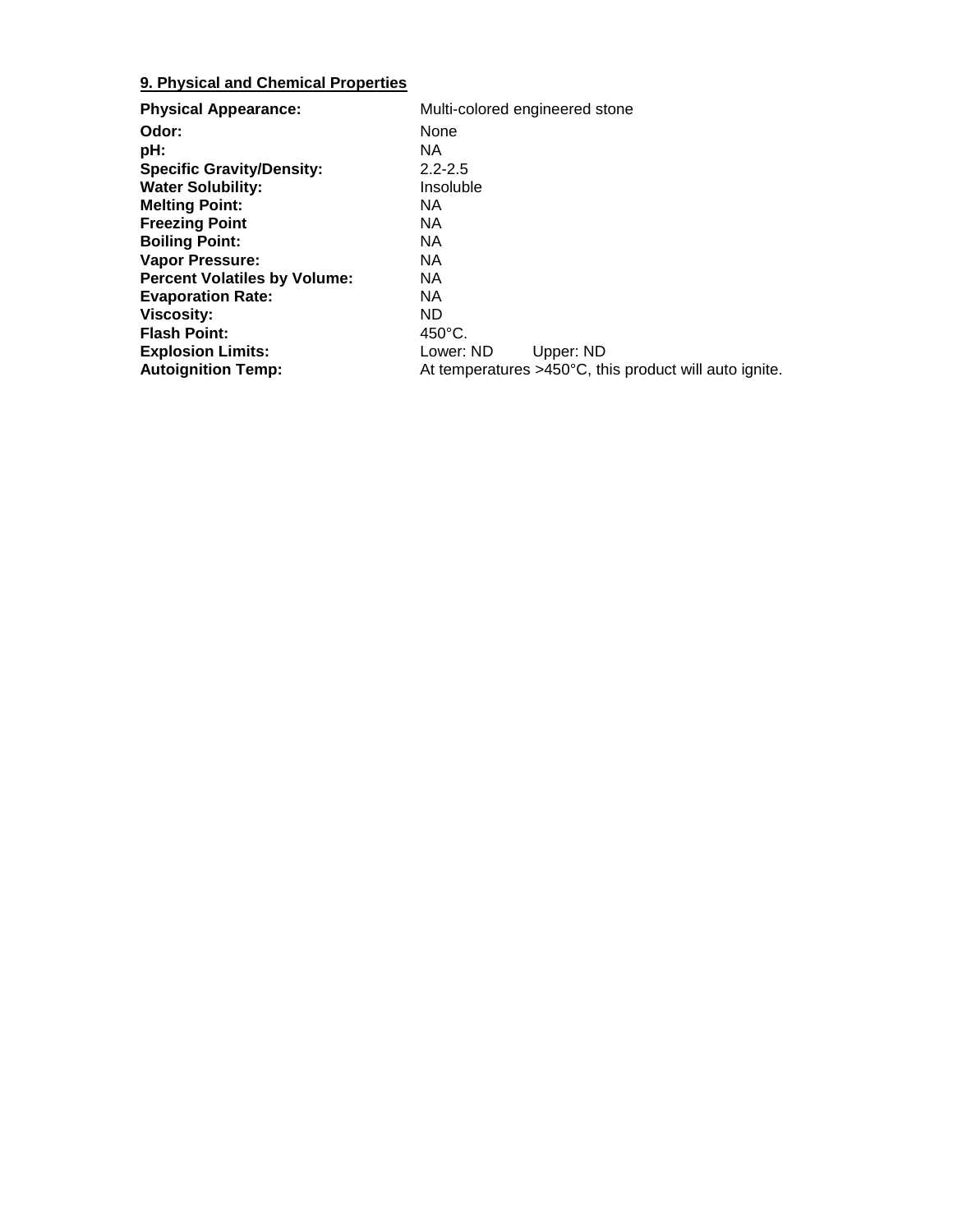# **10. Stability and Reactivity**

**Chemical Stability:** Stable

**Conditions to Avoid:** None

**Materials / Chemicals to Be Avoided:** This product is incompatible with hydrofluoric acid. Silica will dissolve in hydrofluoric acid and produce the corrosive gas silicon tetrafluoride. **Hazardous Decomposition Products:** Upon decomposition, various hydrocarbons, carbon dioxide, carbon monoxide fumes, and water may be released.

**Hazardous Polymerization:** Will not occur.

# **11. Toxicological Information**

The powder generated in the manufacturing processes contains silica (SiO2). Prolonged and/or massive inhalation of crystalline silica can cause pulmonary fibrosis and pneumoconiosis and silicosis, as well as a worsening of other pulmonary diseases (bronchitis, emphysema, etc.). The main symptom of silicosis is the loss of pulmonary capacity. People with silicosis have a greater risk of getting lung cancer.

# **12. Ecological Information**

**Environmental Fate**: Not Determined

**Environmental Toxicity**: Not Determined

# **13. Disposal Considerations**

Waste Disposal Method: Whatever cannot be saved for recovery or recycling should be managed in an appropriate and approved waste disposal facility. Processing, use or contamination of this product may change the waste management options. State and local disposal regulations may differ from federal disposal regulations. Dispose in accordance with federal, state and local requirements.

#### **14. Transportation Information**

| <b>US Department of</b> | <b>Proper Shipping Name</b> | Not Regulated |
|-------------------------|-----------------------------|---------------|
| <b>Transportation</b>   | <b>Hazard Class</b>         | Not Regulated |
|                         | <b>ID Number</b>            | Not Regulated |
|                         | Packing Group               | Not Regulated |

# **15. Regulatory Information**

| <b>Federal Regulations:</b>           |     |
|---------------------------------------|-----|
| <b>SARA Title III Hazard Classes:</b> |     |
| Fire Hazard:                          | N٥  |
| Reactive Hazard:                      | Nο  |
| Release of Pressure:                  | No  |
| Acute Health Hazard:                  | N٥  |
| Chronic Health Hazard:                | Yes |

**TSCA**: All components of this product are on the TSCA inventory or are exempt from TSCA Inventory requirements

**U.S. State Regulations**: California Prop 65 List: Crystalline silica (quartz) is classified as a substance known to the state of California to be a carcinogen.